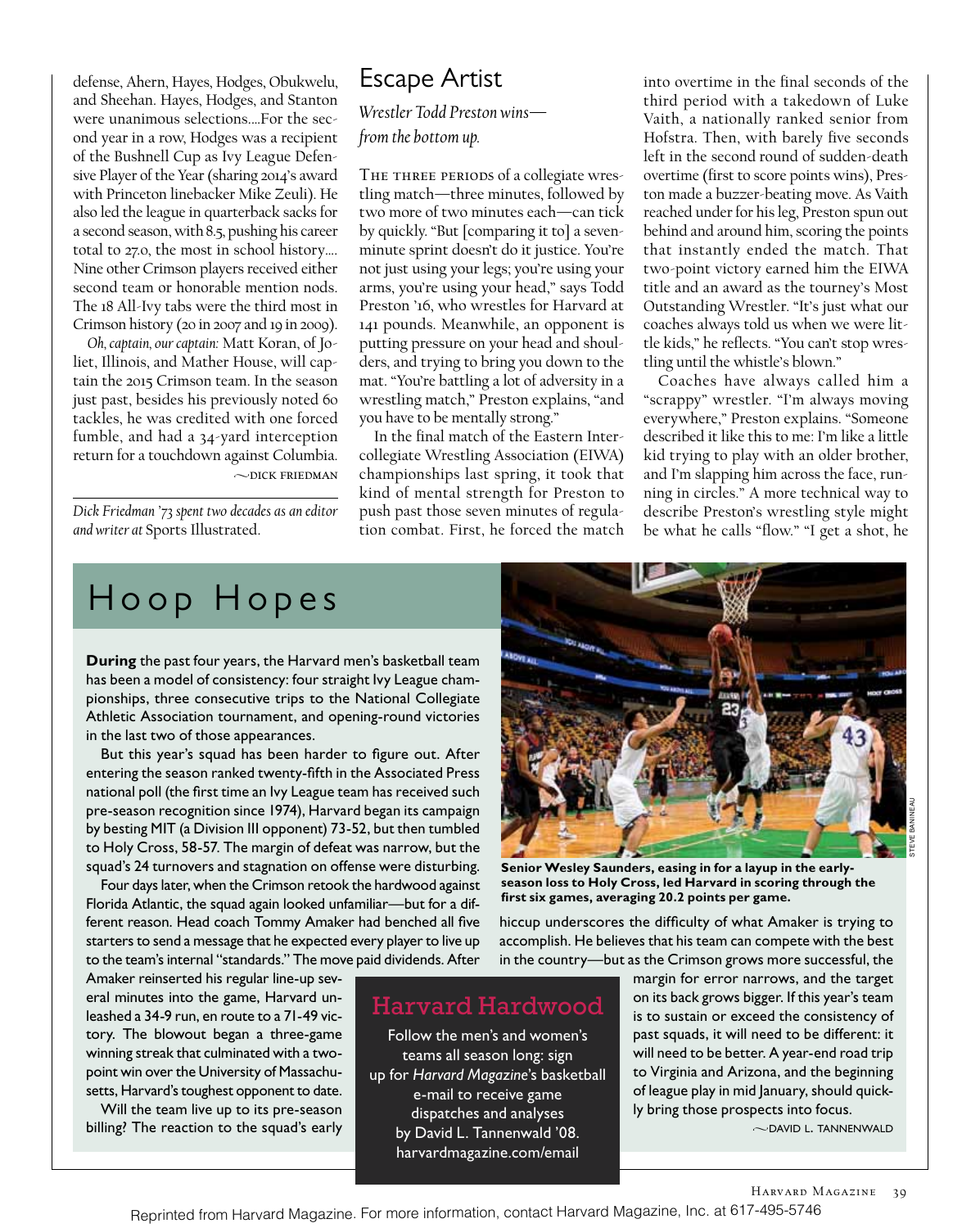#### **JOHN H ARVARD'S JOURNAL**

blocks, and I'm immediately going to the other side" and attacking again, even before regaining full balance, he explains. "It's just constantly moving, and constantly threatening and attacking."

Relentless ofense enables a wrestler to score points in each of wrestling's three positions. Wrestlers begin the first period of a match standing apart in the "neutral position," from which each tries to take the other down to the mat. In the next two periods, wrestlers take turns choosing among the three positions—neutral again, or top or bottom. (The wrestler who crouches below the other is in the "bottom" position.)

Preston always chooses bottom, knowing he has the strength, and the technique, to escape. He wins one point for the escape—returning to the neutral position and a second if he can manage to place his opponent below him, scoring a "reversal." To escape, Preston focuses on preventing his opponent from putting too much pressure on his head and shoulders, and on getting his weight back over his hips. This makes him less vulnerable to flipping and better able to use his leg muscles to pivot and stand. Preston calls bottom a "mental game," because it often takes several attempts, and getting knocked back down to his knees several times, before escaping. "It's almost a metaphor for life," he says, but adds, "I'm very confident that I can get out. It's like a guaranteed point."

Preston began developing his aggressive style at the age of five, as his father, Robert, who had wrestled through high school, introduced both of his sons—Todd and Robbie, eight years older—to the sport. Growing up in Hampton, New Jersey, Todd wrestled with youth clubs and then at Blair Academy, where he earned three national prep-school titles. As captain, he led Blair to a first-place national ranking his senior year. After a call from Harvard coach Jay Weiss, he followed his brother to Cambridge (where Robbie '07 reached the NCAA tournament three times, at 125 and 133 pounds).

Despite these early successes, it took a tough freshman year for Preston to bring together his mental and physical game. In tournaments, teams can enter only one competitor in each weight class, and Harvard already had a superstar at 141 pounds—thensenior Steven Keith '13. As Preston faced the choice between losing crucial mat time and facing much bigger competition at 149 pounds, a bout of appendicitis in late October interrupted his season. He returned to the mat in January and wrestled "up" at 149, getting the feel of collegiate wrestling but taking real drubbings. "Even though I might get my butt kicked wrestling big guys," Preston says, "I was getting better conditioning, I was getting stronger, I was getting better technique."

Those challenges taught him to push away anxieties and focus on the task at hand, setting him up for success sophomore year. "He's one of the most talented

# Read *All* About It

**The earliest history** of Crimson athletics appeared in *The Harvard Book,* a compendium published in 1875. Rowing and baseball were then the only established intercollegiate sports; football and track were still in their infancy.

Almost 50 years later, in 1923, the Harvard Varsity Club brought out *The H Book of Harvard Athletics: 1852-1922*. Its 624 pages were devoted to just fve intercollegiate sports: rowing, baseball, football, track, and ice hockey. A *Second H Book* followed in 1964. It covered 15 major and six minor sports, and ran to 960 pages.

Now comes *The Third H Book of Harvard Athletics: 1963-2012*, published by the Varsity Club in November. Its two volumes chronicle an eventful era that saw the rise of women's teams and the addition of fencing, golf, sailing, skiing, volleyball, and water polo as major sports. Those developments upped the number of varsity squads to 41—the most of any college in the country and spurred a multimillion-dollar expansion of the University's physical plant.

*HB3'*s 1,368 pages hold some 410,500 words of text, double the wordage of the 1964 book, and nearly 1,000 illustrations. An introduction by John Powers '70, a veteran *Boston Globe* reporter, surveys the transformative changes in the athletics landscape since the 1960s, and tracks Harvard's ascent to the top of the Ivy League heap in many of the two dozen sports in which varsity teams now compete. The book also features the frst inclusive history of the 104-year-old Varsity Club, prepared by Craig Lambert '69, Ph.D. '78, a former editor at this magazine. A final section lists the 11,400 athletes who won major Hs (for extended

participation in a major varsity sport) from 1963 to 2013.

From initial prospectus to fnal press run, *HB3* was nine years in the making. Most of the chapters were produced by the book's two principal writers: John Veneziano, Harvard's sports information director from 1989 to 2002, and Powers. The general editor was John T. Bethell '54, who edited *Harvard Magazine* for 28 years and wrote its football columns for four



decades. Daniel J. McCarron, former associate University publisher and University printer, served as art director and production manager.

The project was overseen by Robert A. Glatz '88, the Varsity Club's executive director, and a fve-person committee chaired by William E. Markus '60. Planning ahead, Glatz estimates that the runup to a *fourth* edition might begin by 2034. But he adds, "I hope I'm retired by then."

*Priced at \$75 (\$65 for active members of the Varsity Club),* The Third H Book *may be ordered online from the Club website (www. harvardvarsityclub.org). Its two volumes are also available in boxed sets that include the frst and second* H Books.